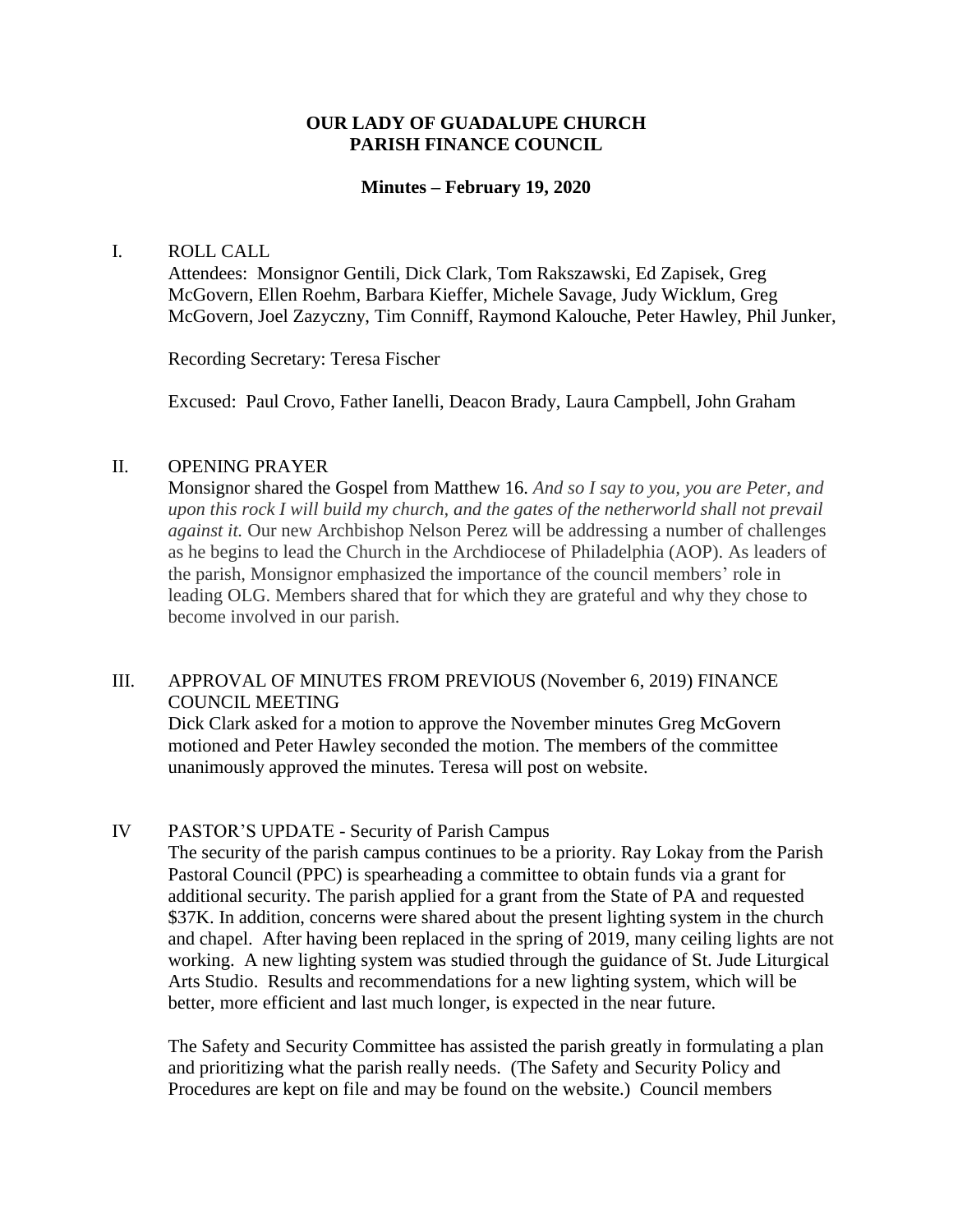suggested having an emergency fund/plan added to the parish strategic plan.

# V BUSINESS MANAGER UPDATE **Income**

The weekly collection is up 7.5% over last year. The average weekly collection is \$29,867. The Christmas Collection was down 9% from last year although last year we did have an unexpected \$10K donation.

## **Expenses**

Expenses are also up. Property insurance and real estate are up 25%. Rectory and church maintenance is up 115% which was needed. Church utilities went down which is due to more efficient HVAC. The biggest interest expense is due to the new mortgage.

The bottom line is we need to maintain a 1:1 debt service ratio at Penn Community Bank and right now we are at 2.04:1, so we are meeting that ratio.

The AOP suggested multiple changes to the 2018/19 Fiscal Report. We are of the mindset that they may be mistaken and further clarification will be looked into by Tom and Ed. They had indicated that there was a need to assess certain monies which come into the parish from parish organizations, such as the CYO, Ladies of Guadalupe, the 55+ Club, etc. These are organizations for which we serve as their banker, as required by AOP policy. We are of the mindset that these along with other "restricted" funds are not to be assessed the 12.5% rate. Traditionally, the parish pays the AOP assessment on operating income such as the weekly collection and some other sources of income. They also questioned the money which has already been received from pledges associated with the new Legacy Campaign, as it does not have an official project number nor approval which our other campaigns have had. Council members added that OLG is still in "capital campaign mode" and this new campaign is really just an extension of our former campaigns. The council will be informed as more information is garnered.

### **New item**

In January, representatives from OLG and the Archdiocesan Educational Fund discussed the grant OLG received to support our Hispanic Ministry. OLG was unable to meet the expectations of the Archdiocesan Educational Fund and decided to forfeit the grant and return the grant money received, about 10k. Incidentally, that money was returned to us as it was mentioned in a follow-up letter that we had earned that money. Since then, OLG has received the financial support from the Catholic Foundation of Greater Philadelphia (CFGP), for the balance of the first year. We anticipate receiving the proposed funding for the next two additional years, which will complete the grant requested money. The CFGP, offers grants in one year, rather than multiple year, requests. For your information, our outreach to the Spanish speaking members of our community enjoys full support from the Archdiocese of Philadelphia, including Bishop Deliman and we anticipate the same from Archbishop Perez.